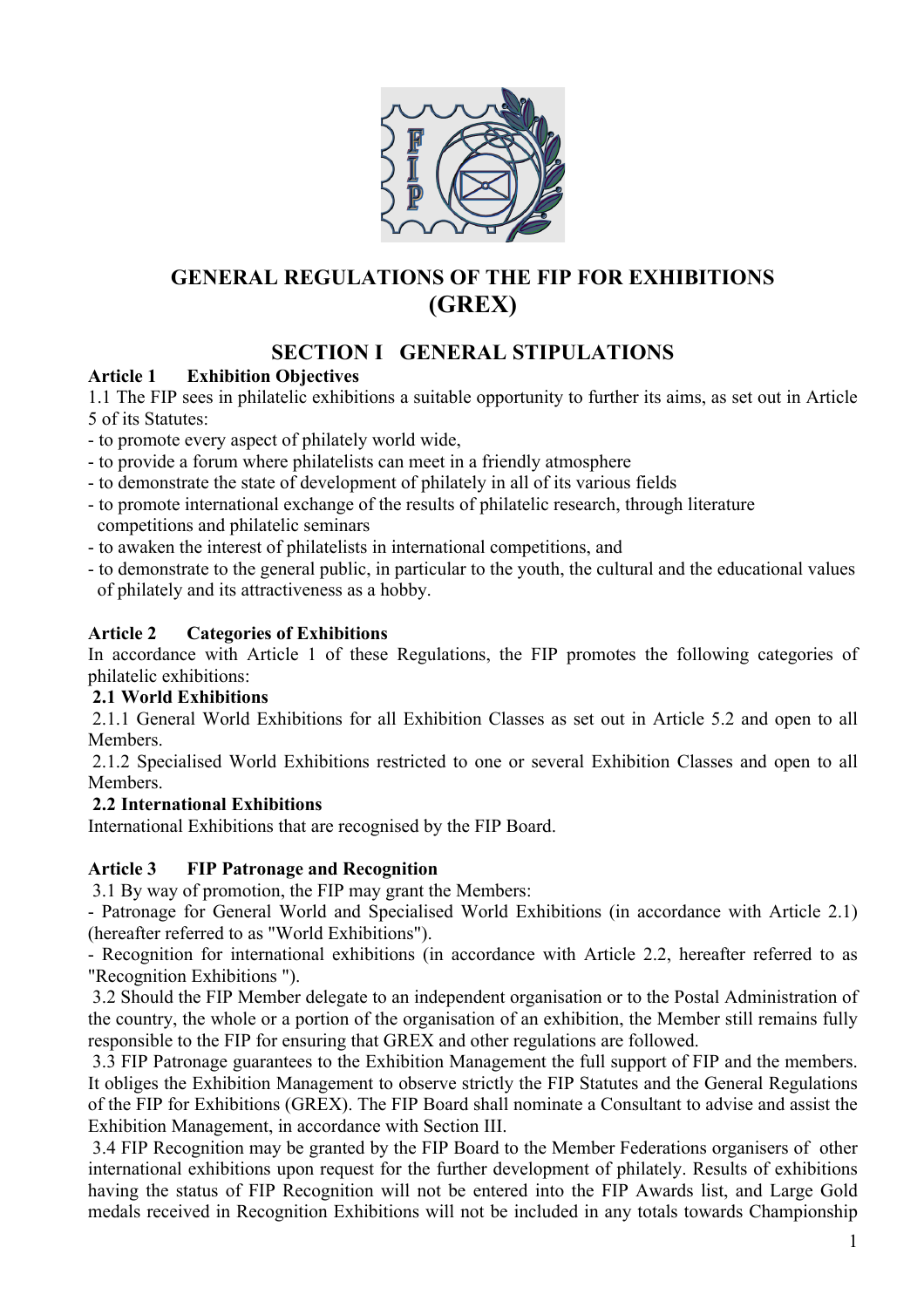Class eligibility. However, exhibits attaining the level of Large Vermeil (85 points and more) will be allowed to apply for eight frames at any type of subsequent FIP exhibition. Such exhibits obtaining 85 points and above will be recorded on a separate FIP Awards List. The Exhibition Management shall send the award list of large vermeil and above and the Expert Group's findings to the FIP Secretariat for recording in the FIP Awards database and the FIP Expert Group database respectively.

3.5 A Liaison Officer appointed by the FIP Board will oversee and have the final authority for any and all FIP related issues and functions for a Recognition Exhibition. The Liaison Officer would be attending the Recognition Exhibition and playing a role in the jury room whereby he would monitor and be satisfied with those exhibits attaining large vermeil and above. His position in the jury room can be designated as a senior consultant or simply just FIP Liaison Officer. The Liaison Officer can also be asked to assist in some judging in designated Classes at the request of the Jury Secretary and/or Jury President. The travel costs (e.g. air fare, accommodation etc) for the Liaison Officer will be reimbursed by the Exhibition Management.

3.6 Applications for Patronage of the FIP must be forwarded in writing to the FIP Secretariat in the form set forth in Article 47.2 of FIP Statutes.

3.7 The FIP Board may grant provisional Patronage to Exhibition Managements subject to approval at the next Congress.

3.8 The Exhibition Management undertakes not to apply for nor to accept any other philatelic patronage besides the Patronage of the FIP.

3.9 The FIP Board, represented by the FIP Consultant, will execute a Contract with the Member and the Exhibition Management for the conduct of a philatelic exhibition under the Patronage or Auspices of the FIP.

3.10 For the technical and organisational control of an exhibition under the Patronage of FIP, the Exhibition Management will draw up its own Individual Regulations (hereafter referred to as "IREX"), which must not conflict with GREX and must be approved by the FIP Consultant before publication.

Subsequent modifications to the IREX by the Exhibition Management require the written approval of the FIP Consultant and must be advised immediately to all concerned.

3.11 Subsequent modifications to the GREX following signature of the Contract shall not be binding on the Exhibition Management but they shall attempt to observe them so far as may be practical.

3.12 Should the Exhibition Management not adhere to the obligations resulting from the granting of Patronage the FIP Board has the right at any time to withdraw its Patronage. In such an event Members will immediately be notified by the FIP Board. Awards of such an exhibition will not be recognised by the FIP.

#### **Article 4 Contract and Agreement**

For all exhibitions under Article 3 a contract or agreement shall be signed between the Member Federation, the Exhibition Management and FIP.

# **Article 5 Exhibition Classes**

The following classes are admissible in FIP Exhibitions:

5.1 Non-competitive classes (by invitation):

A) The Court of Honour includes exhibits of exceptional significance or interest.

B) The Official Class includes exhibits:

- from postal authorities
- from postal museums

- from postage stamp printers

- from postage stamp designers and engravers.

C) The Jury Class includes exhibits from Jurors appointed for the exhibition.

D) Other non-competitive classes include exhibits of special philatelic interest from philatelists and institutions.

The Exhibition Management may exclude any or all of these classes.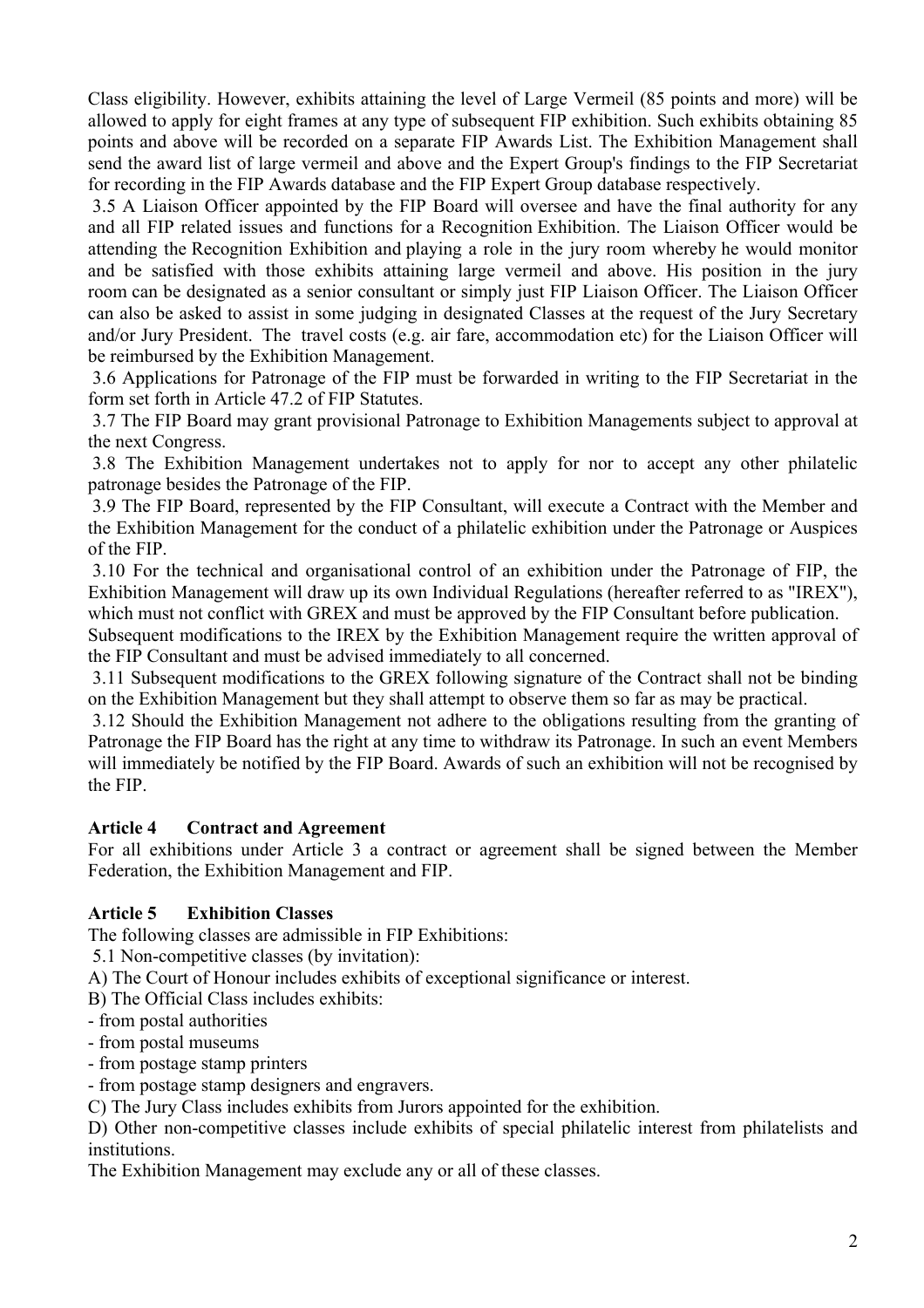- 5.2 Competitive Classes
- FIP Championship Class (only at General World Exhibitions, see Article 6.1 below)
- Traditional Philately
- Postal History
- Postal Stationery
- Aerophilately
- Thematic Philately
- Maximaphily
- Philatelic Literature
- Youth Philately
- Revenue
- Astrophilately
- Open Philately

All competitive exhibiting disciplines except Literature include Modern Philately & One Frame exhibits.

Any exhibit of special philatelic interest which cannot be properly assessed using the special regulations (SREV) of any given Class will be evaluated in accordance with the general principles of GREV Article 5 by a panel to be appointed by the Jury Presidium.

5.3 Any type of exhibit promoting philately and stamp collecting.

#### **Article 6 Size of Exhibition**

6.1 General World Exhibitions should have an overall frame space of at least 2,000 frames and a maximum of 4,500 frames at their disposal for the Competitive Classes. Exceptions must be approved by the FIP Board. The size of one frame is defined as space for 16 exhibit sheets (23 x 29,7 cm) of which 4 sheets are arranged in one row, a total of 4 rows. The equivalent larger sizes (46 x 29,7 cm / 2) sheets per row, or 31 x 29,7 cm / 3 sheets per row) are also recommended.

6.2 Specialised World Exhibitions should have a minimum of 1,000 frames for the Competitive Classes. Exceptions must be approved by the FIP Board.

6.3 Allotment of frames

A) Each exhibit in the Championship Class shall be allotted 8 frames.

FIP will charge an additional frame fee for Championship Class exhibits, as decided by the 63<sup>rd</sup> Congress in Seoul, to be paid directly to FIP.

B) In all other Competitive Classes (except Youth or Literature class) 5 frames will be uniformly allotted to all accepted exhibits that have received up to 84 points (FIP Vermeil) including first time exhibits (see also Article 10.2)

C) Eight frames will be uniformly allotted to all accepted exhibits that have received 85 points (FIP Large Vermeil) or higher.

D) Exhibits that have received 85 or more points at a qualifying Recognition Exhibition (see Art. 3.4) shall receive 8 frames.

6.4 Exhibits which qualify for 8 frames at an exhibition have to show 8 frames in the immediate next exhibition. For valid reasons such as limited philatelic material available in the market etc, the exhibit concerned could not be expanded to 8 frames, it would then be allowed to show 5 to 7 frames for a maximum of 2 more times, within a span of 36 months from date of receiving the qualifying medal.

6.5 The Exhibition Management decides on the allocation of the available number of frames to the individual exhibition classes. The class for youth philately, if included, must be allocated at least 5% of the number of frames provided there are sufficient applications.

6.6 At every World Exhibition at least 20% of the exhibits should be in competition for the first time.

6.7 For the literature class, a reading area must be provided so that visitors may examine the exhibits.

6.8 It is recommended that each Exhibition Class be shown as an entity in one part or area of the exhibition.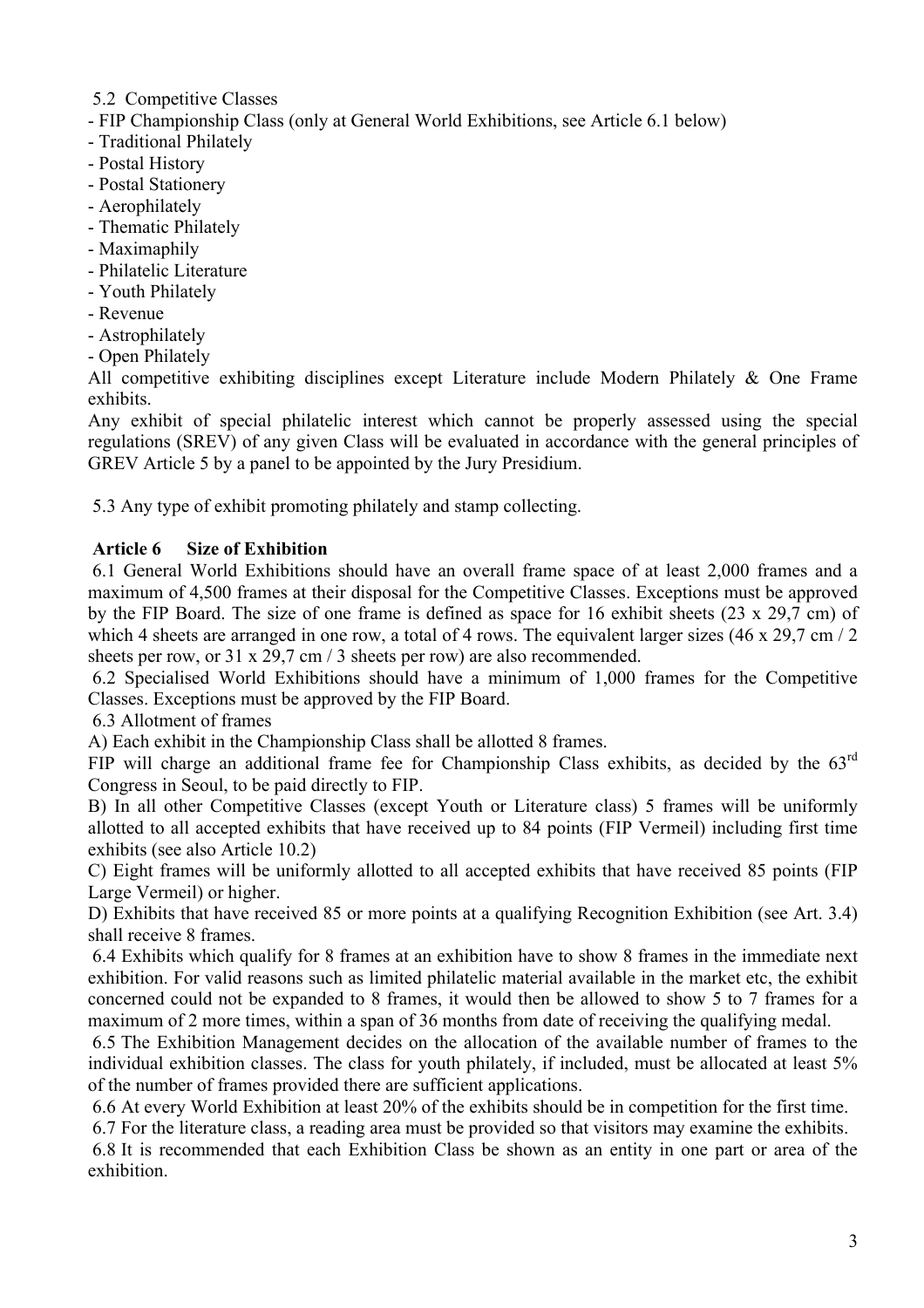# **Article 7 Judging of Exhibits**

Exhibits in the FIP Championship Class and the other Competitive Classes (Article 5.2) are to be judged according to uniform principles in all FIP exhibitions (Article 2). The principles are laid down in the GREVs and SREVs.

## **Article 8 Awards and Recognition**

8.1 Non-competitive classes

Non-competitive exhibitors should receive suitable recognition (a souvenir medal or an objet d'art) for their exhibits from the Exhibition Management.

8.2 Grand Prix d'Honneur

The Grand Prix in the FIP Championship Class is the Grand Prix d'Honneur, a valuable objet d'art. Exhibits in the FIP Championship Class will receive an objet d'art and a Large Gold medal from the Exhibition Management.

8.3 Grands Prix (Grand Prizes)

a) at General and Specialised World Exhibitions

- Grand Prix International

- Grand Prix National

b) at Specialised World Exhibitions a Grand Prix d'Exposition for Exhibitions with only one Class. Both a Grand Prix National and a Grand Prix International for multi-Class Exhibitions which must include both Traditional and Postal History Classes.

- The Grands Prix are valuable objets d'art.

- Details of the Competitive Class for which the Grand Prix National is awarded are contained in the IREX. The exhibits in all other Competitive Classes are eligible for the Grand Prix International.

- Any exhibit may only receive the same Grand Prix once.

- Grands Prix can only be awarded to 8-frame exhibits attaining Large Gold with at least 96 points (Gold in Youth Class).

8.4 The following awards are available to the jury in the competitive classes

- Large Gold medals

- Gold medals

- Large Vermeil medals

- Vermeil medals
- Large Silver medals
- Silver medals
- Silver Bronze medals
- Bronze medals

Large Gold exhibits are allowed to be shown in the competitive class for a period of ten years commencing from the year after receiving the first Large Gold.

For the Youth Class in age groups A and B medals may be awarded up to Large Vermeil level, in age group C up to Gold level.

For the One Frame Exhibits, awards are presented by points (60 to 100 points) and awarded by certificates and souvenir medallions only.

All medals will be awarded together with an appropriate certificate of award.

8.5 The jury may, in addition to the medal awarded, express FIP Felicitations for those exhibits demonstrating outstanding philatelic research or originality. Felicitations may not be given to the same exhibit twice unless a totally new aspect of research has been introduced. The award of Felicitations will be noted on the certificate of award, but is not considered to be a Special Prize.

8.6 In addition to the Grands Prix (Article 8.3), the Exhibition Management may place Special Prizes at the disposal of the Jury. These are awarded at the total discretion of the Jury to exhibits having received at least 86 points (LV), 91 points (G) and 96 points for LG (except Youth with at least 76 points) in appreciation of outstanding philatelic merit or exceptional material. These prizes shall not constitute an intermediate medal level.

These Special Prizes shall be placed at the disposal of the jury without the imposition of conditions.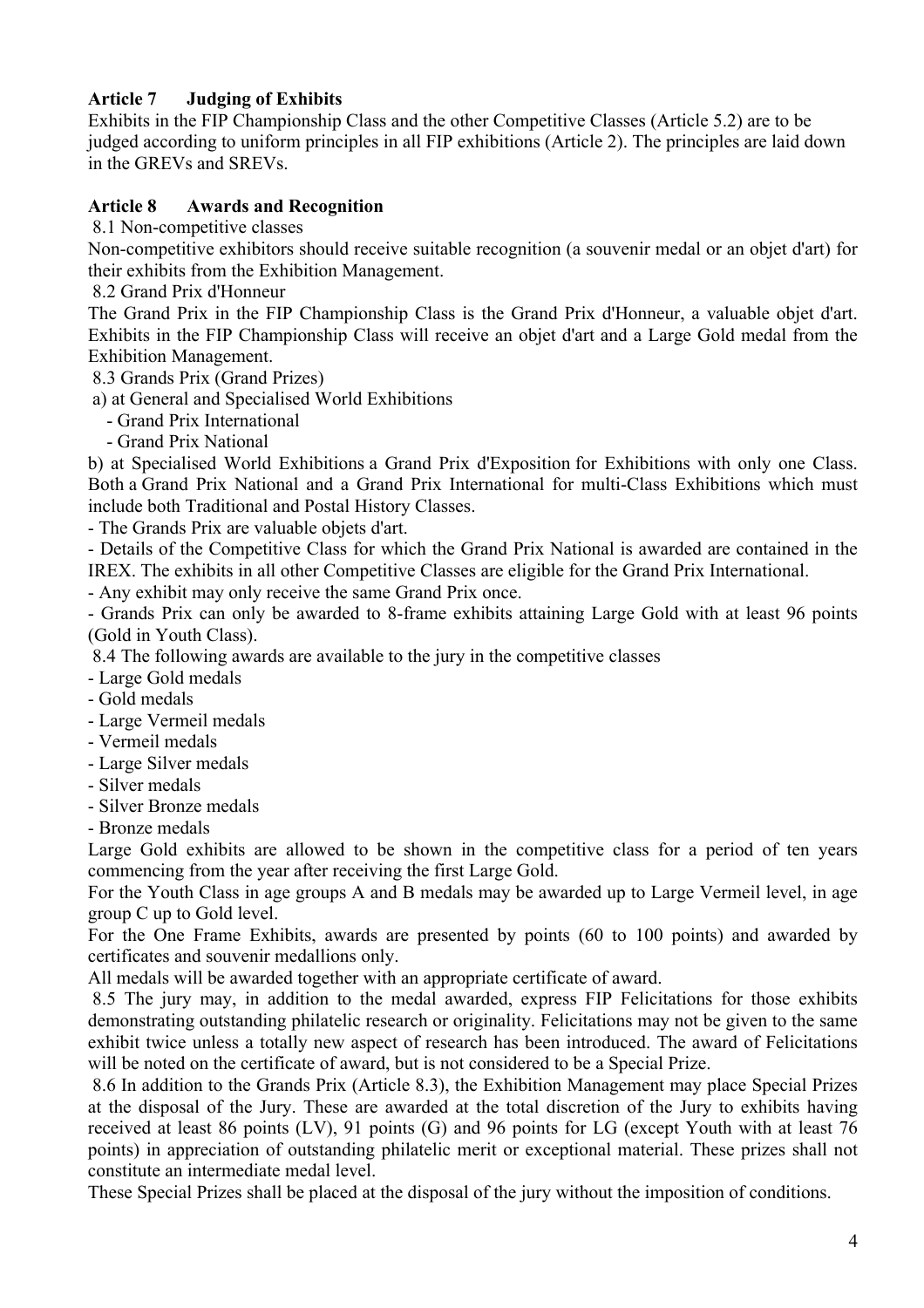# **SECTION II CONDITIONS FOR PARTICIPATION AT EXHIBITIONS UNDER THE PATRONAGE OF THE FIP**

#### **Article 9 Eligibility for participation in the Championship Class**

9.1 Participation in the FIP Championship Class is restricted to exhibits which have received 3 Large Gold medals in World Exhibitions in three separate years during a 10 year span, starting January  $1<sup>st</sup>$  of the year after receipt of the 3rd Large Gold Medal.

9.2 Credit however is given for only one Large Gold Medal per year.

9.3 A list of qualified exhibits eligible for competition in the FIP Championship Class is prepared at the end of each year by the FIP Board. A qualified exhibit can compete in the FIP Championship Class for any five calendar years of the exhibitor's choice within a span of ten years once it becomes eligible. 9.4 Once an exhibit is eligible for the FIP Championship Class, it may not be exhibited in any other

Competitive Class at FIP Exhibitions. Material from the exhibit must not be used in another exhibit.

Should the exhibitor wish to enter a substantially different exhibit, a small proportion of such material, but in no case more than 10% of the individual philatelic items in the qualified exhibit, may be included within five years after conclusion of eligibility in this class. Abuse of this privilege will result in the exhibit being placed out of competition by the Jury.

9.5 On receiving the Grand Prix d'Honneur in the FIP Championship Class, or having completed eligibility under Article 9.3, an exhibit may only be shown out of competition by the same owner.

## **Article 10 Qualification for Participation in the Competitive Classes**

10.1 Participation in World Exhibitions is set out in Article 48 of the Statutes.

10.2 The exhibit must have received a minimum of 75 points or a Vermeil medal at a national level exhibition within the five years prior to the first application for entry to a World Exhibition.

10.3 For Exhibits in the literature class no previous award is required. Books must have been published within the previous five years and all other entries in the literature class within the previous two years. The qualifying date being the  $1<sup>st</sup>$  of January in the year in which the Exhibition is being held.

10.4 For Exhibits in the Youth Class the qualification for Age Group A (10 to 15 years) is a national 70 points or a Large Silver medal and for the Age Groups B (16 to 18 years) and C (19 to 21 years) a national 75 points or a Vermeil medal. A youth exhibit having obtained a FIP Large Vermeil or higher award with an entry of five frames in Age Group C shall then qualify to exhibit in the senior class. Collective or Group exhibits can be included in Age Group "A" and "B".

10.5 If the qualification is attained in an Exhibition other than at the National Exhibition of his Member country, then the exhibitor must submit a certificate of recognition from his Member Federation.

10.6 Those Members who have not organised a national exhibition in the previous five years, may certify the qualification of the exhibit. Such Certificate must be signed by the President or Secretary General of the Member.

10.7 Exhibits previously not shown in National Exhibitions or which have not acquired the qualification as per Articles 10.2 to 10.6, may not participate in a FIP Exhibition.

10.8 It is recommended that the same levels of medals be adopted by all Members as stipulated in Article 8.4.

10.9 A qualifying Recognition Exhibition shall be defined as one where all team leaders and a minimum of 60% of all jurors are FIP accredited.

# **Article 11 Applications**

11.1 Application for participation at a World Exhibition must be submitted through the Commissioner of the country where the applicant resides. Applications can also be submitted by residents of nonmembers through the Commissioner of a Member to which they are associated.

11.2 On application the exhibitor must sign a declaration of ownership of the exhibit and agree to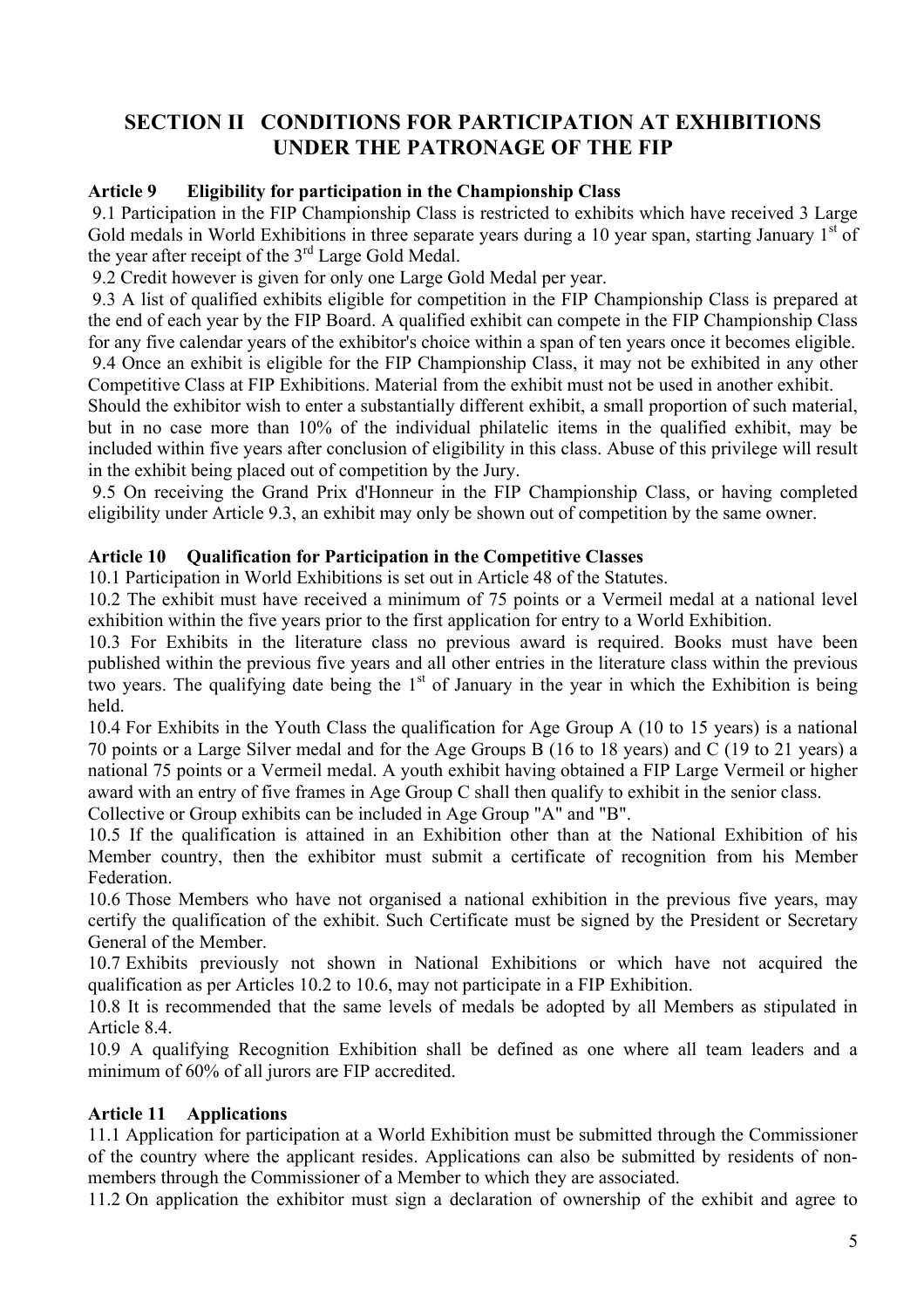accept all FIP regulations. When submitting the final acceptance the exhibitor must provide a photocopy of the introductory page in one of the FIP languages, showing the concept of the exhibit. A revised up-to-date introductory form may be submitted later if he wishes to do so. For the literature class the exhibitor must submit the title and technical details in one of the FIP languages.

11.3 An exhibitor may change the country from where he exhibits by simply informing the original country and the FIP Secretary General in writing by Registered Mail of his decision and stating the new country from which he will be exhibiting in the future. A copy of this letter must be sent to the original country Federation. The new country Federation must also agree to the change in writing to the FIP Secretary General. This change is fixed and exclusive for at least five years, starting from the day FIP records the change. The exhibitor must also indicate in writing to all parties concerned some personal or Society affiliation to the new exhibiting country Federation as indicated in FIP Statute Article 48.1.

11.4 If the exhibitor is also a FIP Accredited Juror, the new exhibiting country Federation has the option of requesting him as a FIP Juror affiliated with the new Federation by writing to the FIP Secretary General to ask for the approval of the FIP Board.

## **Article 12 Decision on Applications**

12.1 The Exhibition Management decides whether an application is to be accepted or rejected. No reason needs to be given for the rejection of an application. However, all applications for qualified exhibits received for entry in the FIP Championship Class have to be accepted.

12.2 The Exhibition Management will strictly follow the allotment of frames as provided under Article 6.3.

12.3 The Exhibition Management will not consider applications from any exhibitor who has threatened or instituted legal proceedings before, during or after a FIP exhibition, to influence, amend or change an Award or Grand Prix made by the Jury, or for some other reasons.

#### **Article 13 Confirmation of Acceptance**

13.1 The Decision on Acceptance or Rejection of Applications will be sent to the Exhibitor via the Commissioner.

13.2 On acceptance the exhibitor shall pay the exhibition fees within the time set by the Exhibition Management.

#### **Article 14 Obligations of the Exhibitor**

14.1 Every exhibitor is required to abide by the GREX, GREV, SREVs, Supplementary Rules for the Exhibition Classes, if any, and the IREX.

14.2 Any exhibitor who refuses a medal awarded by the Jury will be excluded from all World Exhibitions for five years.

#### **Article 15 Limitation on Entries**

15.1 Each exhibitor may submit a maximum of two entries to an exhibition. Entries in the FIP Championship Class and the literature class are not subject to this limitation.

15.2 Jury members, senior consultants to the Jury, members of the Expert Group and apprentice Jury members who are serving at that exhibition, their blood relations and relations by marriage are not eligible to participate in any Competitive Class.

15.3 An exhibit which has been sold, transferred, or gifted by an exhibitor to one of his family members will be treated as a new exhibit and will have to meet all requirements again, particularly Articles 10 and 17.1.

15.4 For Youth exhibits a fee equivalent to the cost of one frame in the senior classes may be charged on each entry at World Exhibitions.

#### **Article 16 Pseudonyms**

An exhibitor may enter his exhibit under a pseudonym. The Exhibition Management and the Jury Presidium must be notified of the true identity of the exhibitor.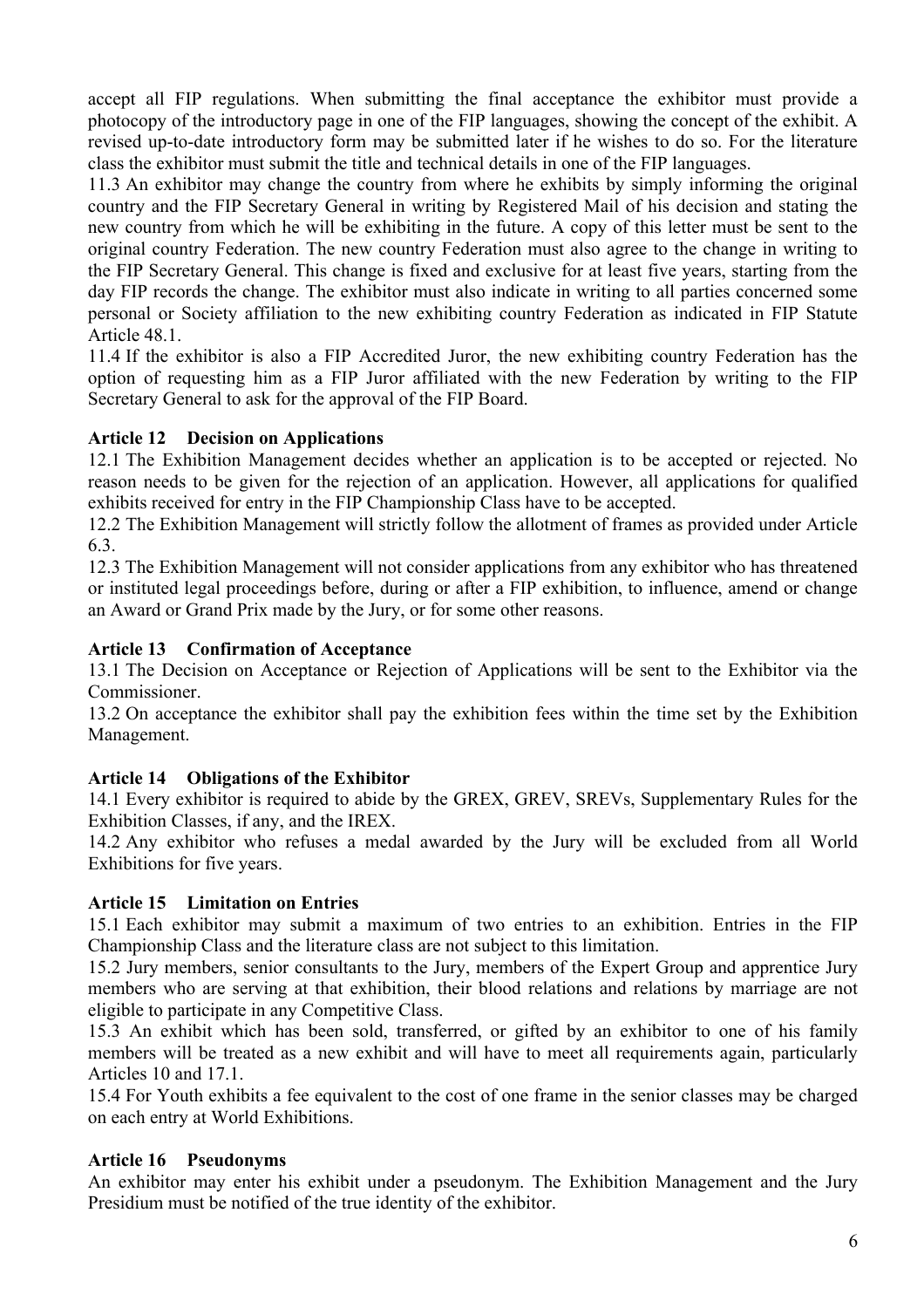# **Article 17 Basic Requirements for Application to Exhibit**

17.1 With the exception of the literature class, every exhibitor must have owned his exhibit for a minimum of two years before being eligible to exhibit at a FIP Exhibition.

17.2 Every exhibitor will abstain from exhibiting material which does not conform to FIP regulations or to the laws of the host country. Legal restrictions on the display of material shall be defined in **IREX** 

17.3 An exhibitor may direct attention to special items in the exhibit and to literature written by him relevant to the exhibit. However, no statements of value are permitted. The title of the exhibit shall clearly state the content in a form understandable to visitors to the exhibition.

17.4 The Jury must be provided with originals, or copies certified by the National Federation, of any certificates relating to material in the exhibit. These should be placed in the back of the protective covers. Copies may also be given to the National Commissioner as advised in general guidelines. Near the item a mark of "C" should be placed to indicate a certificate is attached.

17.5 Each exhibit sheet must be exhibited in a protective cover. These must be capable of being opened by the Expert Group. Individual items should not be in sealed enclosures.

# **Article 18 Privileges of the Exhibitor**

The exhibitor is entitled to the following free of charge:

- two permanent admission tickets for the entire period of the exhibition.

- an exhibition catalogue
- a copy of the Palmarès

# **Article 19 Measures in the Event of Breach of Exhibitors' Obligations**

19.1 In the case of a breach of the provisions of Articles 11.2 and 14, an exhibitor may be disqualified from the exhibition.

19.2 In the event of an exhibitor

- failing to exhibit, without acceptable excuses, the FIP Board will bar the exhibitor from exhibiting in FIP exhibitions for two calendar years;

- having given false information in his application or

- exhibiting other than his registered exhibit, or in the case of the FIP Championship class the authorised exhibit, the FIP Consultant will, after careful examination of the facts, recommend measures to the FIP Board that may include temporary or permanent disqualification from further FIP Exhibitions.

19.3 An exhibitor who, once the jury is in session, attempts to influence the judging of any exhibit, either directly or through a Commissioner or other person, will be immediately disqualified and may be banned from exhibiting at future FIP exhibitions.

# **SECTION III FIP EXHIBITION CONSULTANTS**

# **Article 20 Responsibilities**

20.1 The FIP Board shall nominate a Consultant for each World Exhibition. Such a consultant shall be responsible directly to the FIP Board.

20.2 The Consultant is responsible for negotiating and signing the Contract between the FIP Board on the one part and the FIP Member and the Exhibition Management on the other (Article 3.9).

20.3 The Consultant will act in an advisory and co-ordinating role during the preparation for the exhibition and ensure that the GREX and all other FIP regulations are adhered to.

20.4 The Consultant is in particular responsible for ensuring that

- suitable exhibition rooms and frames are available,

- the necessary security measures are taken for the exhibits,

- preparations have been made for customs formalities for the clearance of exhibits and trade participants,

- the Commissioners perform their duties with a sense of responsibility and in observance of the applicable regulations,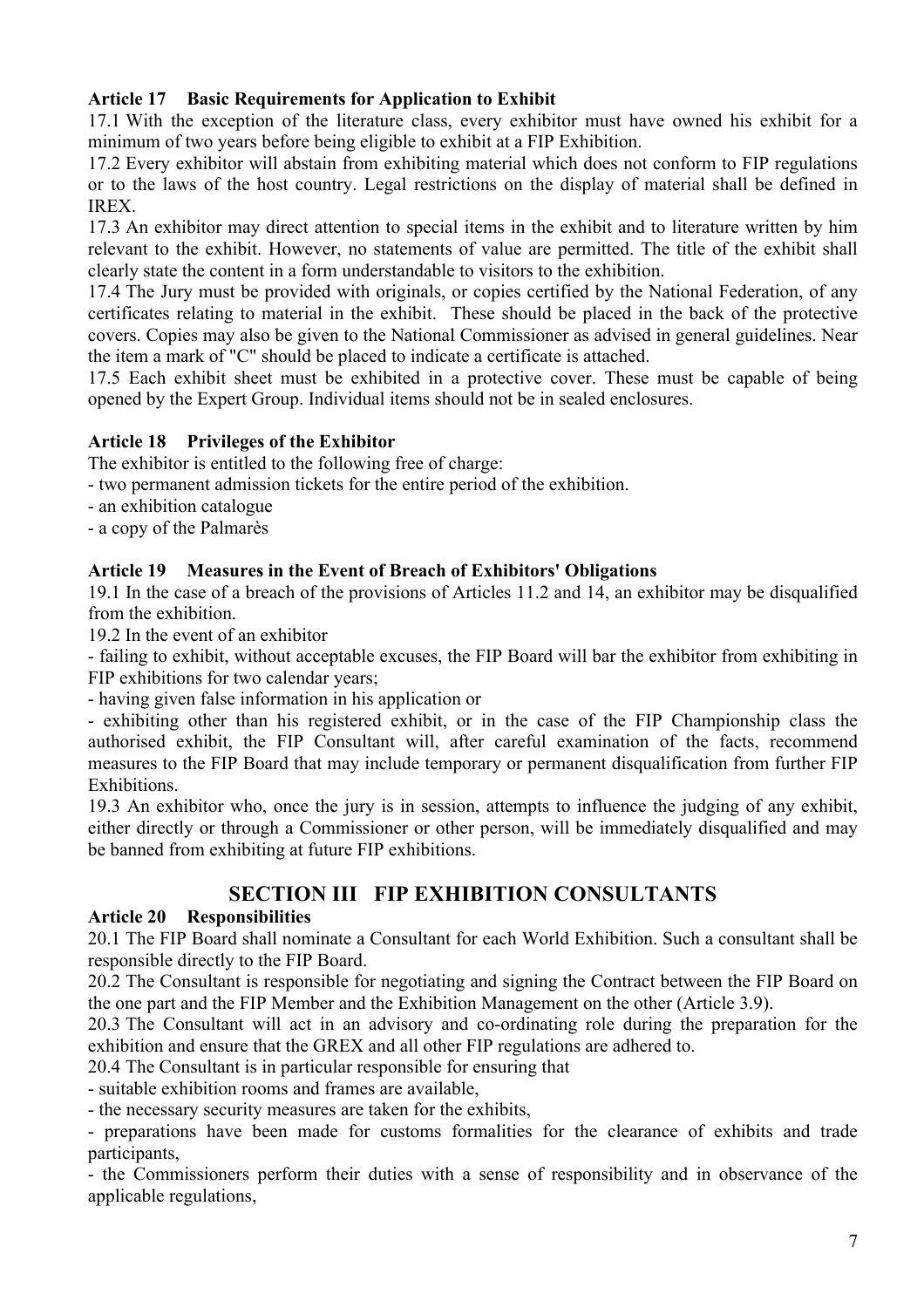- the work of the jury at the exhibition is well prepared with regard to technical and organisational aspects.

20.5 The Consultant may require the Exhibition Management to make alternative arrangements relative to the provisions of Article

20.6 Any necessary travel and accommodation expenses as well as other expenses incurred by the Consultant, before, during and after the exhibition, must be borne in full by the Exhibition Management.

20.7 The Consultant must receive an invitation from the Exhibition Management for the entire period of the exhibition. He must arrive two days before the exhibition opens and leave one day after it closes.

20.8 The name and address of the Consultant must be mentioned in all publicity bulletins and in the exhibition catalogue, so that he may be reached at all times for questions arising in connection with the exhibition.

20.9 All correspondence between Exhibition Management, FIP Board and FIP Commissions shall be routed through the FIP Consultant.

# **SECTION IV COMMISSIONERS**

## **Article 21 Appointment**

21.1 National Commissioners (hereafter referred to as "Commissioners") will be appointed for the purpose of supporting all World Exhibitions in accordance with the Guidelines for the conduct of National Commissioners. The Exhibition Management will request Members to appoint a Commissioner in good time prior to the publication of the first publicity bulletin for the exhibition. The Exhibition Management may suggest an individual as Commissioner. The appointment, however, is solely the affair of the Member. The FIP Board may reject the nomination of a Commissioner. The Consultant must have the list for approval prior to any publication thereof.

A Member may, subject to the consent of the Consultant and Exhibition Management, request the appointment of an Assistant Commissioner, but without any obligation to the Exhibition Management.

21.2 A Member whose Commissioner is hand carrying more than 150 frames of competitive exhibits, not including literature and non-competitive classes, has the right to nominate a second Commissioner who would receive the same privileges as the principal Commissioner.

21.3 Every Member has the right to entrust the Commissioner's duties, for its own country, to the Commissioner of another country, subject to the approval of and in co-ordination with the Member of that country.

21.4 If the Member declines to appoint any Commissioner, exhibitors are entitled to exhibit via another Federation Commissioner with the agreement of that Commissioner's own Federation. Nevertheless, any such transport will not affect the listing of the original country Federation of the exhibitor on entry forms, catalogues and Palmarès.

#### **Article 22 Publication of the List of Commissioners**

The list of Commissioners shall be published in all exhibition bulletins and in the exhibition catalogue.

# **Article 23 Relations with the Exhibition Management**

23.1 The Commissioner is solely responsible for maintaining contact with the Exhibition Management on behalf of the exhibitors in the competitive classes. All correspondence between the exhibitors of a country and the Exhibition Management, and vice versa, must be routed through the Commissioner.

23.2 With regard to the non-competitive classes, the Commissioner must be informed about all invitations from the Exhibition Management to exhibitors of his own country.

23.3 The Commissioner must inform the Exhibition Management promptly if an exhibit is withdrawn.

# **Article 24 Responsibilities of Commissioners**

24.1 The Commissioners are obliged:

- to publicise the exhibition among philatelists of their countries;

- to accept applications for participation, to review the details contained therein, to confirm that a draft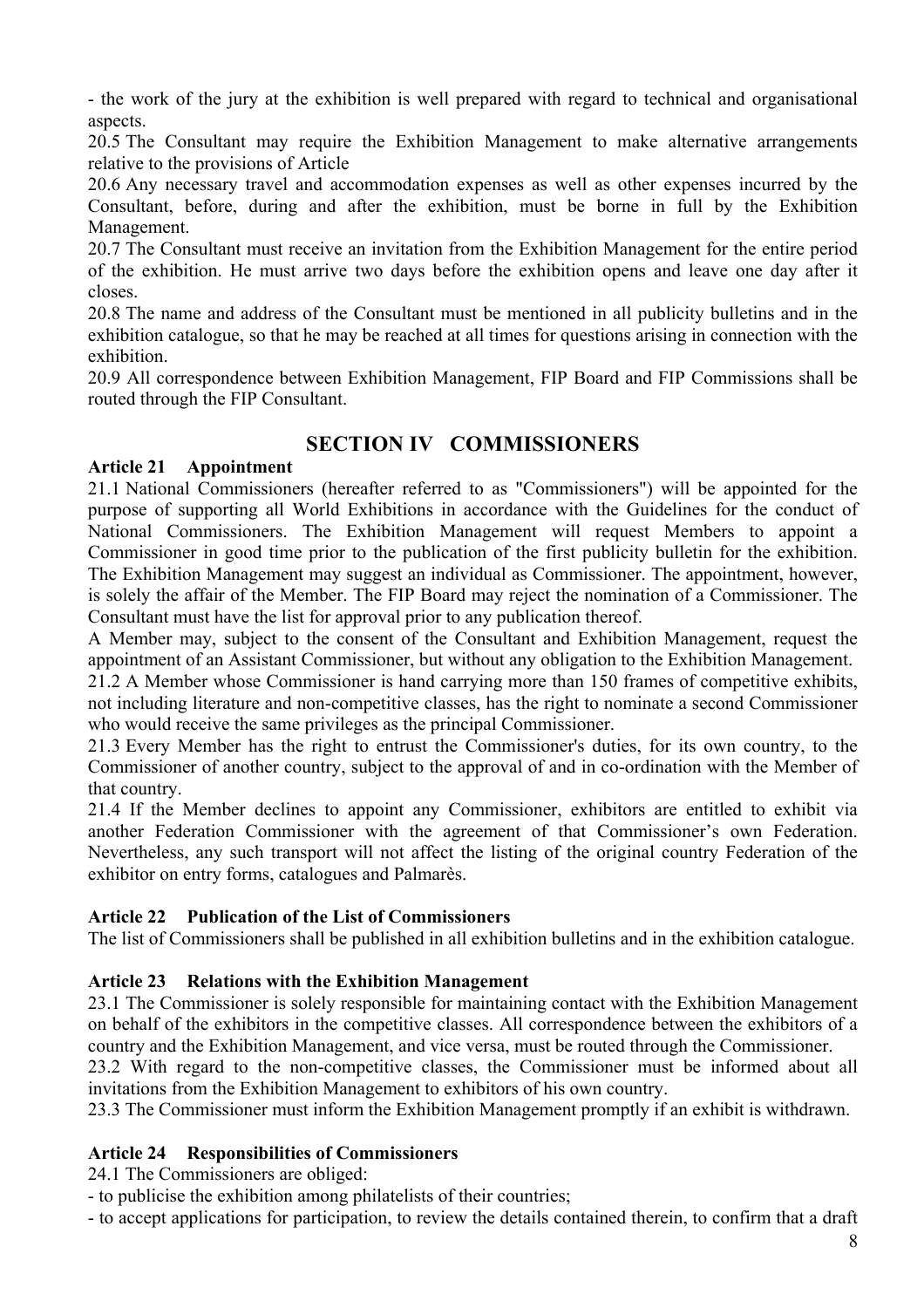introductory sheet is attached and to forward them to the Exhibition Management; they shall sign the application form confirming that the details are correct.

- to accept applications only from exhibitors who are within their jurisdiction in accordance with Article 10.1, 11.3 and 21.3.

24.2 When a Commissioner is in attendance at an exhibition and receives the privileges provided under Article 28, he is further obliged:

- to accept full responsibility for the display of the exhibits and to check that they have been mounted correctly;

- to attend all Commissioners meetings and to meet with the Expert Group if requested.

- to be available at the exhibition during the duration of the judging to answer questions, should the need arise;

- to be present at official activities (mounting, opening ceremony, judging, dismounting etc.) occurring during his stay.

- to collect from the Exhibition Management, at such time as is determined by them, any awards, special prizes, catalogues, palmarès which are intended for their exhibitors.

24.3 Commissioners who fail to carry out the duties under Section IV shall be warned in writing with a copy to their Federation.

## **Article 25 Mounting, Dismounting and Transportation of Exhibits**

25.1 The Exhibition Management must allow the Commissioner to be present during the mounting and dismounting of the exhibits in his care. The Exhibition Management is to render to him any necessary assistance.

25.2 Commissioners who transport their exhibits personally to the exhibition must be met at the nearest international airport or railway station. Assistance must also be rendered with customs formalities and in accompanying the Commissioners to the security area of the exhibition for receipt of exhibits. The same assistance is to be rendered when they personally return the exhibits to their home countries after they have been dismounted.

#### **Article 26 Number of Exhibits**

26.1 The Commissioner must obtain a minimum number of accepted exhibits to be entitled to the privileges set out in Article 27.1. This qualifying number of exhibits will be published annually by the FIP Board and will apply to all exhibitions in the stated calendar year.

26.2 The FIP Board will determine the qualifying number of exhibits for each Member. The minimum will not be less than three, of which not more than one third may be in the youth class. Exhibits in the literature class are not counted for this purpose. The criteria to be applied are shown in the Guidelines for the Conduct of Commissioners.

# **Article 27 Privileges of Commissioners**

27.1 The Exhibition Management undertakes to provide the following in recognition of the work of the Commissioners who are qualified under Article 26.1:

- a hotel room and breakfast, for the period of the exhibition as well as an agreed time for mounting and dismounting exhibits.

- a suitable daily allowance for the length of actual stay at the exhibition. Per diems should be paid at the first meeting of the Commissioners. A Commissioner may not receive a second per diem while also serving as a juror.

27.2 All Commissioners are entitled to the following free of charge:

- up to two admission tickets for the entire length of the exhibition.

- an exhibition catalogue;

- a copy of the Palmarès; and

- up to two invitations to the Palmarès Banquet and to all official exhibition events, one for a family member.

27.3 A qualified Commissioner shall stay in the hotel provided by the Exhibition Management so that contact may be maintained. No reimbursement is provided if the Commissioner stays elsewhere.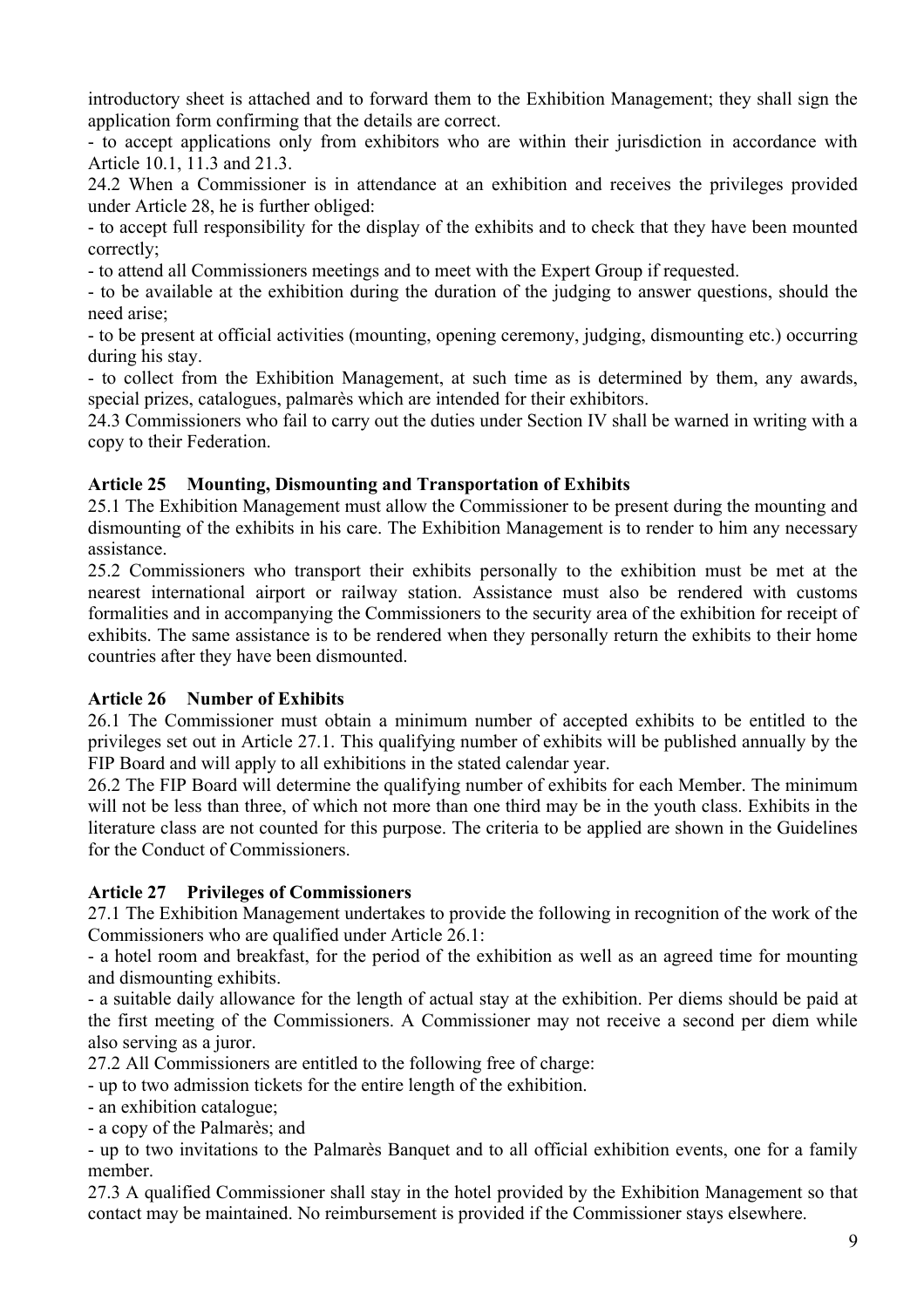## **Article 28 Commissioners***'* **meeting room**

The Exhibition Management shall provide a meeting room at the disposal of the Commissioners during the exhibition. The room shall be large enough for the formal meetings of the Commissioners to take place.

#### **Article 29 Measures in Event of a Breach of Commissioners' Responsibilities**

29.1 Should a Commissioner fail to discharge the responsibilities he has undertaken, he may be excluded from such a function at future exhibitions. This decision will be made by the FIP Board, after the Commissioner in question and his Member have been given opportunity to present their position with respect to the breach of responsibility.

29.2 Should a Commissioner be prevented for personal reasons from carrying out his duties, his FIP Member must make proper alternative arrangements so that all his country's exhibits can be present at the exhibition concerned. If a new Commissioner is appointed, he shall have all the rights and obligations of a Commissioner as provided in Section IV.

# **SECTION V THE JURY**

#### **Article 30 Composition of the Jury**

30.1 For World Exhibitions the Jury must be appointed from the FIP list of jurors accredited in accordance with the provisions set out in Guidelines for the Duties and Accreditation of Jurors in World Exhibitions. The list will be placed at the disposal of the FIP Consultant.

30.2 The number of jury members for an exhibition is subject to agreement between the FIP Consultant and the Exhibition Management.

30.3 The term Jury Member shall include Senior Consultants, Apprentice Jurors and Expert Group Members. Apprentice Jurors as well as Expert Group Members who are not judging have no voting rights.

30.4 The Exhibition Management appoints up to 25% of the jury members from the accredited Jurors of its own National Federation, in accordance with Article 30.1.

30.5 The FIP Board appoints up to 25% of the members of the jury from the list of accredited jurors. They shall be shown as FIP appointees in exhibition publications. Such appointees are normally team leaders or other senior members of the Jury.

30.6 The Exhibition Management shall appoint the balance of the jury members from the list of accredited jurors submitted by Members. Each Member shall have the right to nominate up to three jurors in different disciplines on the request of the Exhibition Management. If possible, the selected jury members should come from those countries which are represented by the greatest number of exhibits. A maximum of two jury members (senior consultants and FIP quota jurors not included) with different specialised knowledge may be appointed from each Member.

30.7 The Exhibition Management may appoint up to three senior consultants to the jury from the list of accredited jurors.

#### **Article 31 Procedure for Appointment of Jury Members**

31.1 The President of the FIP automatically serves on each jury as Honorary President. The President participates in the jury with the same rights and obligations as the other jury members, and in particular ensures that the relevant FIP regulations are properly observed. Should the President of the FIP be unable to participate or not be a FIP accredited juror, another member of the FIP Board shall serve as Honorary President.

31.2 The FIP Board, in consultation with the Exhibition Management and FIP Consultant shall appoint the Secretary to the Jury.

31.3 The procedure for appointment of Jury members will be as follows:

- the Exhibition Management will ask for nominations of a short list of accredited jurors in accordance with Article 30.6; FIP Board Members should not be nominated, they will always be nominees for the FIP quota.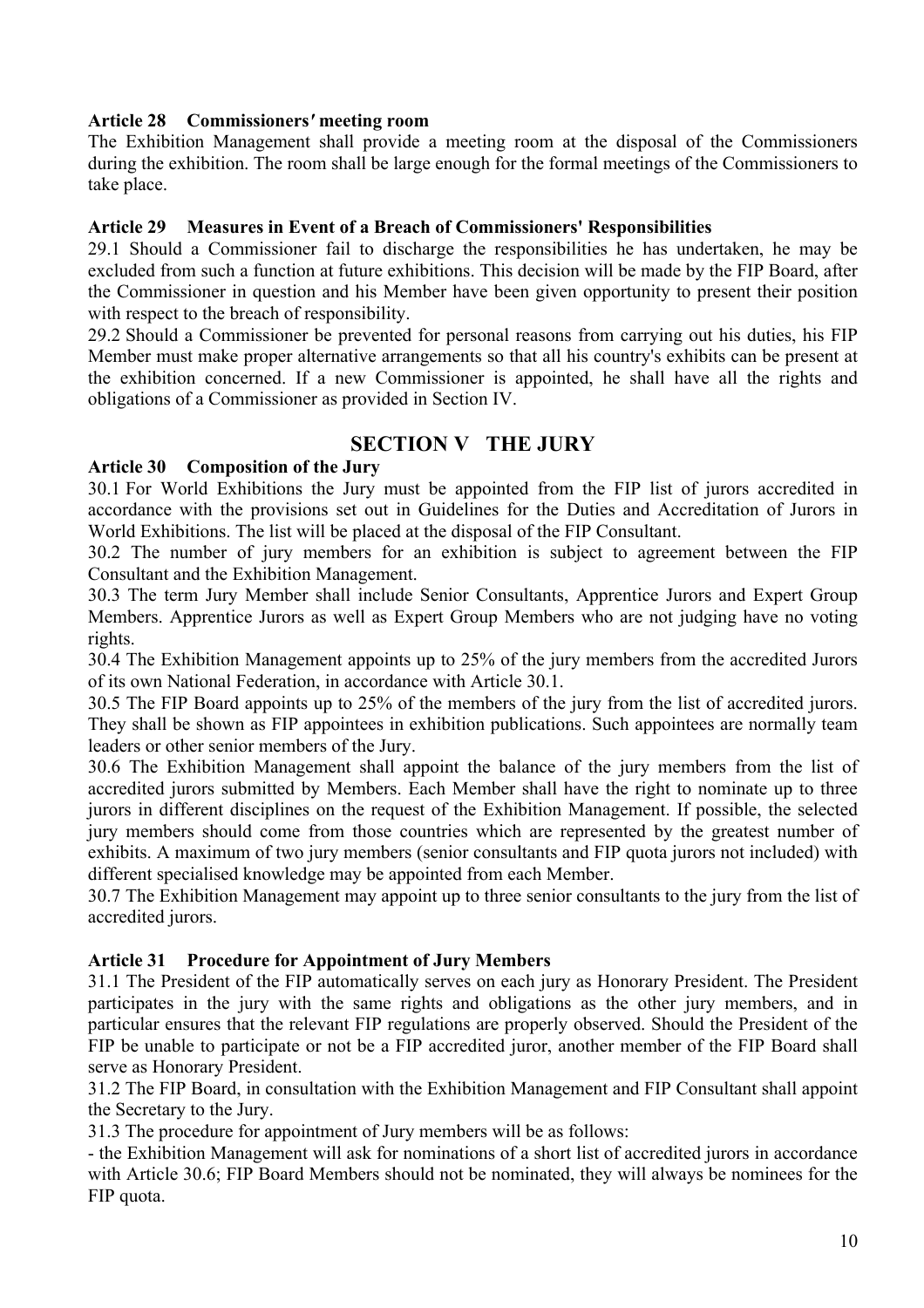- the Exhibition Management will then prepare out of the above lists a tentative composition of the jury;

- the FIP Consultant, in consultation with the Exhibition Management shall ensure that there are sufficient qualified team leaders on the jury and also that at least 10% of the jurors are recently qualified. He will also indicate which jurors should be selected as FIP nominees.

31.4 Nomination of Jury members by the Exhibition Management should be submitted to the FIP Board through the FIP Consultant at least 12 months before the exhibition. The approved list of jury members shall be agreed and invitations sent out at least 6 months before the exhibition, but not before approval by the FIP Board. A copy of the letter of invitation must be sent to the FIP Members concerned.

31.5 All appointments of jury members to a FIP exhibition must be confirmed by the FIP Board.

# **Article 32 Appointment of Jury Apprentices**

The FIP Board will select apprentices out of the nominations sent to them by Members in consultation with the FIP Consultant and the Exhibition Management. One Jury apprentice may be attached to each judging class.

# **Article 33 Organisation of Jury Work**

33.1 To facilitate the work of the jury and the Expert Group, the Exhibition Management will provide access to the exhibition outside the normal opening times as may be required.

33.2 The Exhibition Management shall place the following at the disposal of the jury for the performance of its duties:

- a separate room not accessible to the general public,

- an adjoining room for the jury secretariat,

- the necessary office equipment including computing and photocopying equipment.

33.3 A separate room and equipment shall be provided to facilitate the work of the Expert Group. The minimum equipment to be provided shall be determined by the Consultant.

# **Article 34 Privileges of Jury Members**

The Exhibition Management shall provide each jury member with the following at no charge:

- up to two admission tickets for the entire period of the exhibition, one of them for a family member;

- prior to the beginning of jury work, at least two exhibition catalogues;

- two copies of the Palmarès, and

- up to two invitations to the Palmarès Banquet and to all official exhibition events, one of them for a family member.

# **Article 35 Reimbursement of expenses**

35.1 Jury members are entitled to be paid a travel allowance to be determined by the Exhibition Management. An apprentice juror is not entitled to such an allowance.

35.2 The Exhibition Management shall provide each jury member with a hotel room and breakfast, from one day prior to the opening of the exhibition until the end of the exhibition. Special provisions shall be made for the literature jurors if they are required to arrive early.

35.3 The Exhibition Management shall pay an appropriate sum for daily expenses for the period of actual number of days present; such payment should be made at the first formal session of the jury. An apprentice juror is not entitled to such reimbursement. A Jury member may not receive a second per diem while also serving as a Commissioner.

35.4 Jury members shall stay in the hotel provided for them by the Exhibition Management. If they wish to stay elsewhere, they will not be entitled to reimbursement of the cost of accommodation.

35.5 The jury shall be provided with working lunches while they are in session.

# **Article 36 Confidentiality of Jury Discussions**

36.1 The jury shall meet in closed sessions. Its decisions are final.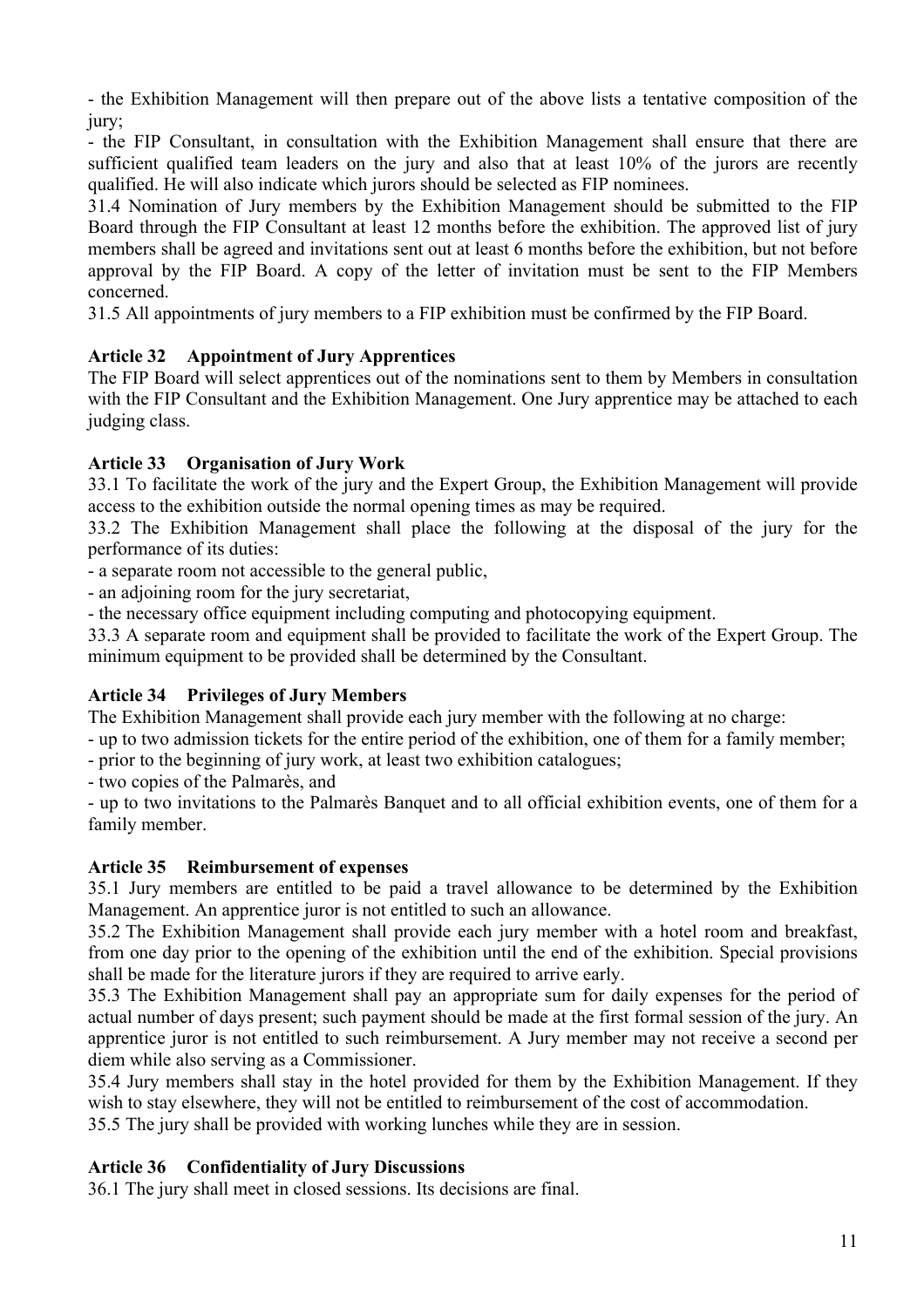36.2 The work of the jury is confidential and all members of the jury are required to respect this during and subsequent to the judging. The results of the judging are to be kept secret until they are announced by the Exhibition Management.

36.3 In the event of a breach of Article 36.2, the FIP Board may immediately suspend the offender from office and/or decide to bar him from the jury of future FIP Exhibitions.

# **Article 37 Election of the Jury President and Jury Presidium**

37.1 The President of the Jury shall be proposed by the Exhibition Management in consultation with the FIP Consultant. The Jury President must not hold a key post in the general management of the exhibition. However, the Jury President must be accredited and possess the appropriate jury experience.

37.2 At the onset of their work, the jury members confirm the nomination of the President of the jury, up to three vice-presidents, and the Secretary of the jury. These elected members, together with the Honorary President form the Jury Presidium.

## **Article 38 Jury Teams**

The Secretary of the Jury in consultation with the FIP Consultant shall allocate the task of judging to teams chosen to reflect their specialised knowledge. The FIP Consultant will nominate the team leaders in consultation with the FIP Board and will determine the number of exhibits to be judged by each team. This also applies to the distribution of jury apprentices to teams.

## **Article 39 Judging of Exhibits**

39.1 In the event of the death of an exhibitor, his exhibit will be judged unless it is withdrawn by the exhibitor's representative.

39.2The jury has the authority to transfer an exhibit from one class to another if it considers it is justified and in order to give the exhibit the highest possible award.

#### **Article 40**

40.1 The jury is not obliged to make an award of the same level that an exhibit received in an earlier exhibition.

40.2 The jury is not permitted to combine various exhibits from one exhibitor for the purpose of judging. Each exhibit accepted by the Exhibition Management must be separately judged. This does not apply to exhibits in the literature class.

# **Article 41 Award of Medals**

41.1 Each jury team makes the final decision on the award of medals up to and including 89 points provided other members of the jury raise no objection.

41.2 Proposals of the jury teams for all Gold and Large Gold Medals, as well as objections according to Article 41.1, shall be submitted to the full jury for deliberation.

41.3 Decisions of the full jury are carried by highest number of votes. In the event of a tie, the vote of the Jury President is decisive.

41.4 Apprentice jurors and members of the Expert Group who are not judging have no voting rights.

#### **Article 42 Award of the Grand Prix d'Honneur**

42.1 The jury presidium shall select those exhibits which may be considered for the award of the Grand Prix d'Honneur of the FIP Championship Class. All jury members have the right to propose additional candidates.

42.2 The award of the Grand Prix d'Honneur of the FIP Championship Class shall be carried out by secret ballot of the full jury. In the event of tie, the vote of the President of the Jury is decisive.

42.3 The candidates for the Grand Prix d'Honneur and the other Grands Prix shall be announced immediately on completion of jury work.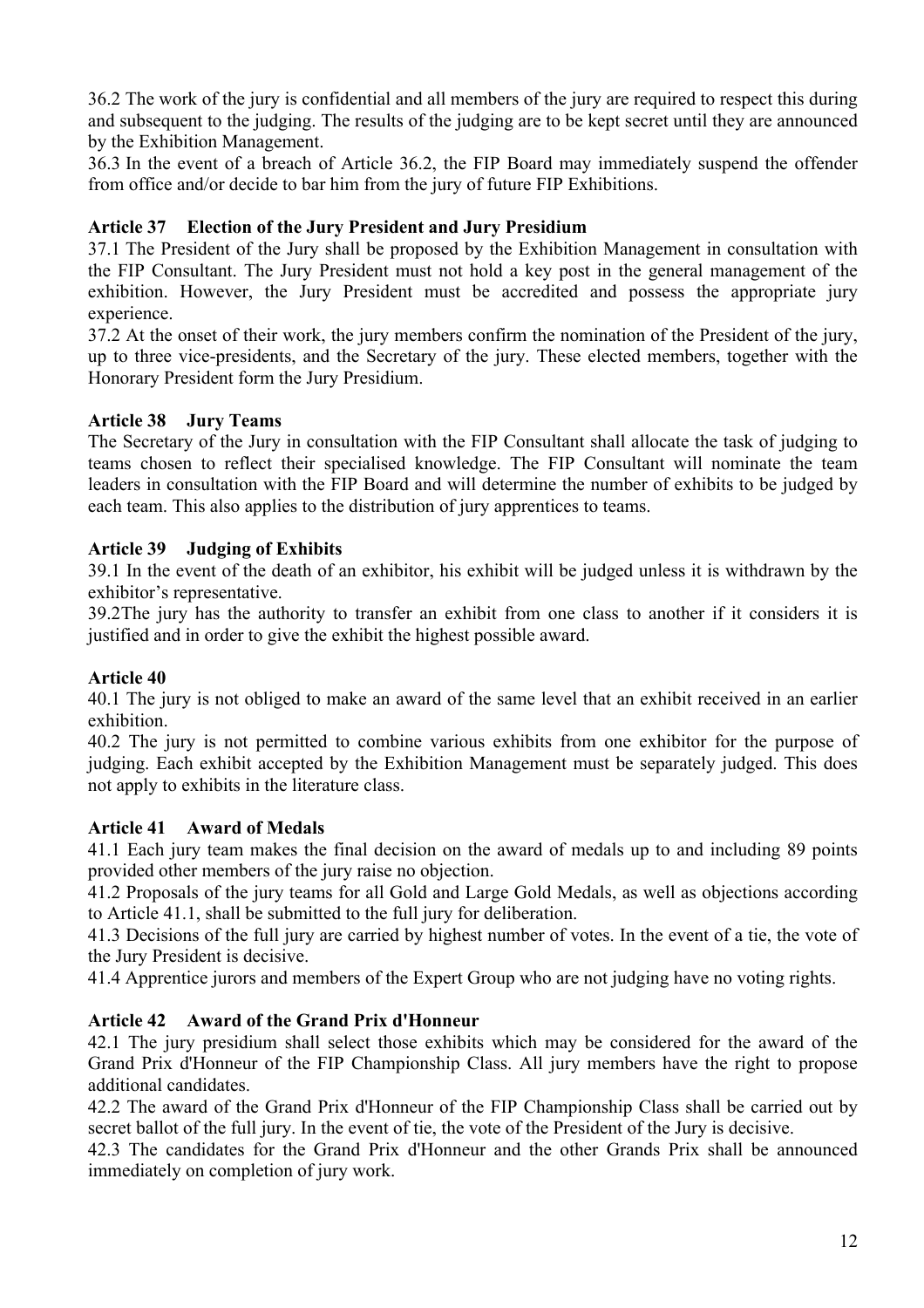# **Article 43 Award of Grands Prix**

For the award of Grands Prix for other Competitive Classes, the jury teams shall propose exhibits that received at least 96 points. The award of a Grand Prix shall be carried out by secret ballot of the full jury. In the event of a tie, the vote of the President of the Jury is decisive.

#### **Article 44 Exhibition Certificates**

The exhibition certificates shall be signed by the President of the Jury and the President of the Exhibition Management

## **Article 45 Work of the Expert Group**

45.1 A panel of experts approved by the FIP Consultant shall examine at least 1% of exhibits and all exhibits in the Championship Class for fakes, forgeries and other contravention. They shall also inspect such other exhibits as are reported by the jury teams to contain possible faked or forged material. They shall submit their report to the Jury Presidium.

45.2 At the request of the Expert Group, the Exhibition Management must remove exhibits or parts thereof from the frames so that they may be subjected to close expert investigation. The Commissioners responsible for the exhibits shall be invited to be present when the frames are opened, if they are attending the exhibition.

45.3 Should an exhibit be determined to contain faked, forged, repaired or wrongly identified items which are not clearly marked as such, the exhibit shall be downgraded as determined by the Presidium and approved by the jury. If an exhibit contains many faked, forged or repaired items which are not marked as such, the exhibit may be put out of competition. In all cases where the exhibit has been downgraded, the exhibitor, National Commissioner and the national Federation shall be duly informed by the Expert Group teamleader of the exhibition concerned.

45.4 Exhibitors whose frames have been opened to inspect material and who have been required to provide certificates before material is shown again shall likewise be advised.

# **SECTION VI EXHIBITION MANAGEMENT**

#### **Article 46 General Responsibilities of the Exhibition Management**

The Exhibition Management of a FIP exhibition is obliged to strictly observe the FIP Statutes, GREX and all other regulations.

## **Article 47 Information from the Exhibition Management**

The Exhibition Management of World Exhibitions are obliged to provide the FIP Board, the FIP Consultant, the Commissioners, the Jury Members and the exhibitors with prompt and comprehensive information on all important matters concerning the exhibition.

#### **Article 48 Content of Publicity Brochures and the Catalogue**

The first publicity bulletin of a World Exhibition must contain:

- $-$  GREX.
- IREX,
- a list of Commissioners with their addresses (incl. Tel. and e-mail),
- the name and address of the FIP Consultant, (incl. Tel. and e-mail),
- details of fees charged for each display frame,
- details on the size of the display frames,
- insurance conditions for the exhibition,
- customs and currency regulations applicable for the exhibition,
- regulations for entering and leaving the country.

#### **Article 49 Security and third party insurance**

49.1 The Exhibition Management is responsible for all aspects of security.

49.2 The Exhibition Management shall take out adequate third party insurance, which would include the FIP Consultant, the jurors and commissioners.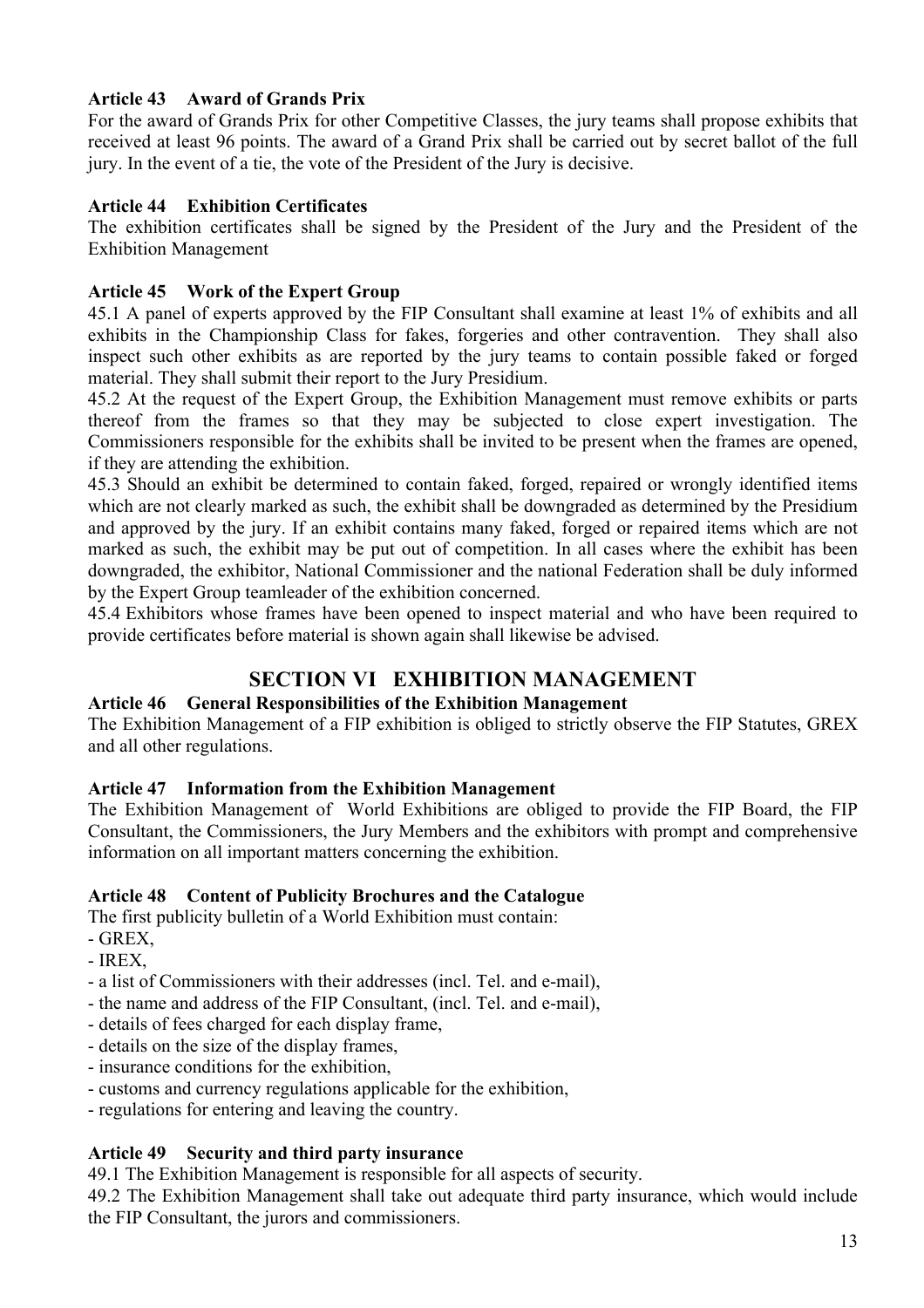49.3 The insurance and transport costs of all invited exhibits are not the responsibility of the Exhibition Management.

# **Article 50 Transport of Exhibits**

50.1 The exhibitors will bear the charges for sending and returning the exhibits to the host country, but any transport charges of exhibits within the host country are to be borne by the Exhibition Management.

50.2 Exhibitors are required to insure their exhibits from despatch from their possession to return to them. The Member Federation must ensure that this has been effected.

# **Article 51 Fees for Patronage and Recognition**

51.1 The fee for Patronage is set by the FIP Congress (Article 47.4 of Statutes) and agreed in the Contract with the FIP Board (Article 20.2 of GREX). The fee for Recognition is set by FIP Congress.

51.2 The fee for Patronage will be paid as specified in the Contract, and the fee for Recognition as provided in the letter of agreement.

51.3 If for any reason whatsoever no exhibition is held, the initial and any other payments made are forfeited.

# **Article 52 Information to the FIP Board**

At the end of the exhibition, the Exhibition Management shall submit without charge two copies of all exhibition publications to the FIP Secretariat, including bulletins, exhibition catalogues, and the Palmarès.

# **Article 53 Board meetings**

The Exhibition Management of a FIP Patronage Exhibition where no FIP Congress is held will be requested to organise meetings of the FIP Board. In this case, the Exhibition Management shall provide appropriate meeting rooms and is responsible for the travel, accommodation and meal expenses (2 meals and 2 coffee breaks) (equivalent to those provided under Article 34 and 35 of GREX) of all FIP Board members, including the Secretary General. The hotel room shall be limited to five nights for Board members and for the Secretary General.

# **SECTION VII PROVISIONS FOR THE PREPARATION AND HOLDING OF FIP CONGRESSES**

# **Article 54 Congress**

54.1 The Secretary General of FIP shall act as Consultant for preparation of the bi-annual FIP Congress. The Secretary General may delegate some of the duties to the FIP Consultant where Congress is being held in conjunction with a World Exhibition.

54.2 The organisers of a FIP Congress are responsible for the technical and organisational preparations and holding of the Congress. They are obliged to:

- provide suitable climatised rooms for the Congress, for meetings of the FIP Board and for meetings of the FIP Philatelic Commissions;

- provide lunch and 2 coffee breaks for the Congress participants

- provide the sound equipment of the Congress and organise the audio recording of the plenary session of Congress;

54.3 The organisers of a FIP Congress are responsible for the travel and accommodation expenses (equivalent to those provided under Article 34 and 35 of GREX) of:

- the FIP Board;

- the Secretary General; and

- Consultants (appointed under Article 39 of Statutes).

54.4 Upon conclusion of the Congress, the proceedings of the Congress shall be published by the FIP Board.